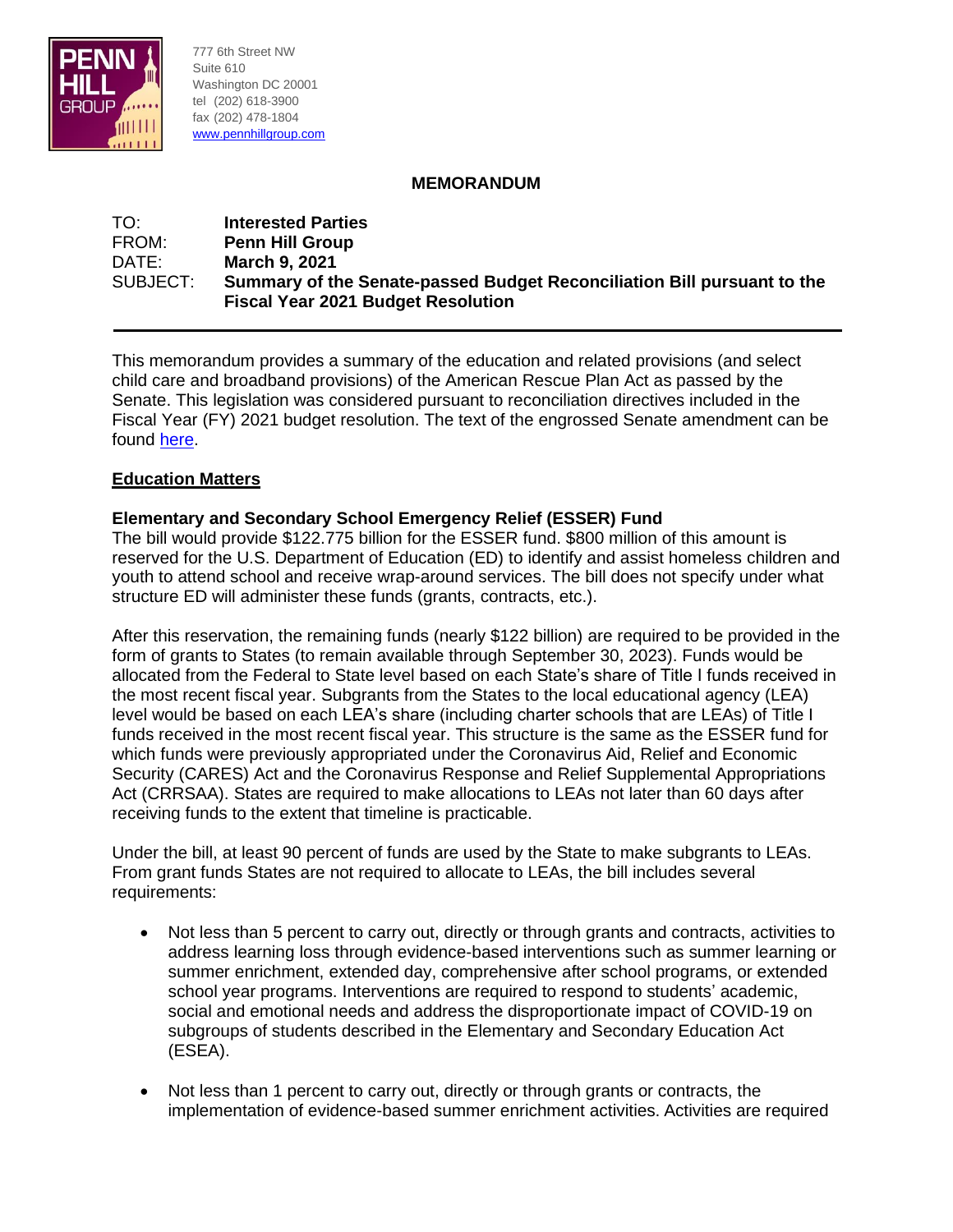to respond to students' academic, social and emotional needs and address the disproportionate impact of COVID-19 on subgroups of students described in ESEA.

- Not less than 1 percent to carry out, directly or through grants or contracts, the implementation of evidence-based comprehensive afterschool programs. Programs are required to respond to students' academic, social and emotional needs and address the disproportionate impact of COVID-19 on subgroups of students described in ESEA.
- $\frac{1}{2}$  of 1 percent for administrative costs.

LEAs receiving subgrants from the State must reserve not less than 20 percent of their grant amount to address learning loss with a similar focus as the 5 percent allocation described above. Outside of this reservation for learning loss, LEAs have wide discretion on the use of funds, including the authority to fund activities authorized under ESEA, the Individuals with Disabilities Education Act (IDEA), the Adult Education and Family Literacy Act and the Carl D. Perkins Career and Technical Education Act. LEAs receiving ESSER funds would be required to develop and make publicly available a plan for "safe return to in-person institution and continuity of services." LEAs must seek public comment on the plan and previously developed plans that meet the bill's requirements are deemed as meeting the requirements of the bill.

States are required to return funds to the U.S. Department of Education (ED) that are not awarded within 1 year of receiving such funds. Returned funds are reallocated to remaining States.

Below is a numerical picture of the reservation and allocation requirements described above with estimates of how much these requirements aggregate across States and school districts as applicable.

Total ESSER Funding: \$122.775 billion Reservation for Homeless Education: \$800 million

Total ESSER Grants to States: \$121.975 billion (across all States) 10 percent for State level activities: \$12.2 billion (across all States)

- 5 percent for learning loss (SEA level): \$6.1 billion (across all States)
- 1 percent for summer enrichment: \$1.22 billion (across all States)
- 1 percent for comprehensive afterschool: \$1.22 billion (across all States)
- .5% for administration: \$610 million (across all States)

90 percent for LEA allocations: \$109.8 billion (across all LEAs)

• 20 percent for learning loss (LEA level): \$21.96 billion (across all LEAs)

## **Emergency Assistance to Non-Public Schools**

The bill provides \$2.75 billion in funding under the Emergency Assistance to Non-Public Schools (EANS) Program first funded under CRRSAA. The House bill did not provide this separate funding authority, but rather applied the concept of equitable participation to the 20 percent LEA reservation pertaining to learning loss. The funding provided under this bill is to be used to provide services or assistance to non-public schools that enroll a significant percentage of low-income students and are most impacted by the COVID-19 pandemic. Funding provided under this bill for EANS may not be used to provide reimbursements to any non-public school.

## **IDEA Funding**

The bill provides slightly more than \$3 billion in funding for several authorities under IDEA. Specifically, the bill provides \$2.58 billion for the Part B, Grants to States program; \$200 million

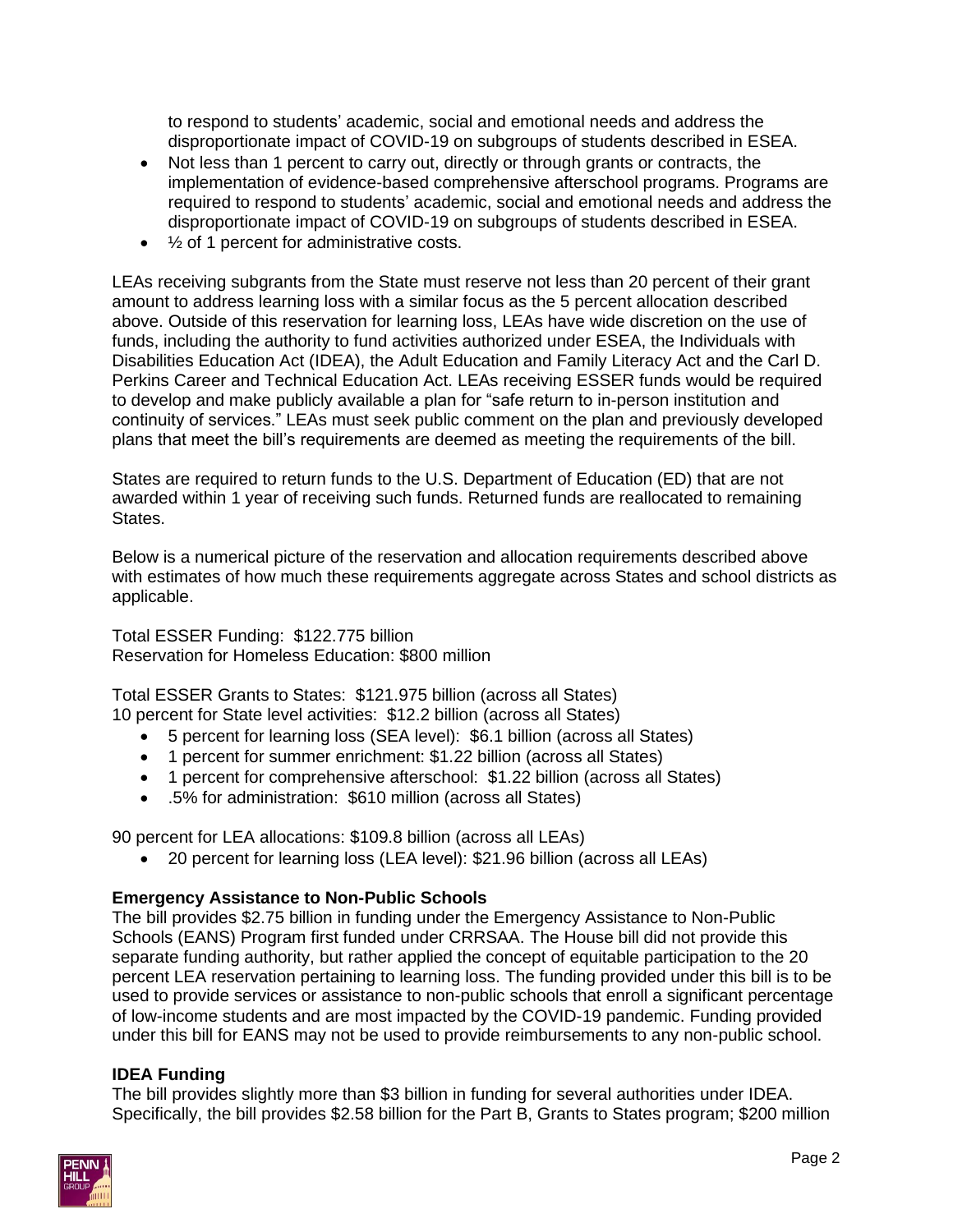for the Section 619 preschool program, and \$250 million for the Part C Infants and Toddlers program.

## **Maintenance of Effort and Equity**

As a condition of receiving funds under ESSER, a State is required to maintain support of elementary and secondary education and higher education in FY 2022 and 2023 at least at the proportionate levels of such support by the State relative to overall spending, averaged over FY 2017 through 2019. For the purpose of "relieving fiscal burdens incurred by States in preventing, preparing for, and responding to" COVID-19, the U.S. Department of Education (ED) is permitted to waive this requirement. This requirement matches the similar requirement in the House bill.

As another condition of receiving funds under ESSER, a State educational agency (SEA) may not (in FY 2022 or 2023) reduce State funding for certain LEAs in the State by an amount that exceeds the overall per-pupil reduction in State funds across all LEAs in the State for the fiscal year. The LEAs to which this requirement applies are those that are among the half of LEAs collectively with the highest percentages of economically disadvantaged students in a State. SEAs are also prohibited from reducing State funding for any LEA that is among the 20 percent of LEAs collectively with the highest percentage of economically disadvantaged students below the level of funding provided to such LEAs in FY 2019.

Lastly, LEAs receiving ESSER funds are prohibited (in FYs 2022 or 2023) from reducing perpupil funding or per-pupil, full time equivalent (FTE) staff in any high-poverty school in an amount or manner that exceeds the total reduction in LEA funding or FTE staff for all schools served by the LEA divided by the number of children enrolled in all schools served by the LEA. A high-poverty school is considered as such if it is among the top 25 percent of schools based on the percentage of economically disadvantaged students in the LEA. LEAs are not required to adhere to these school funding or FTE reduction provisions if the LEA:

- has less than 1,000 students:
- operates a single school;
- serves all its students with each grade span with a single school; or
- demonstrates an exceptional or uncontrollable circumstance as determined by ED.

# **Higher Education Emergency Relief (HEER) Fund**

The bill would provide \$39.585 billion to institutions of higher education (IHEs) (to remain available through September 30, 2023) in accordance with the same terms and conditions that apply to the HEER fund included in CRRSAA, except that:

- 91 percent of funds would be allocated to public and private nonprofit IHEs under the same formula used for HEER under CRRSAA (as opposed to 89 percent under the HEER fund included in CRRSAA).
- 1 percent of funds would be allocated to for-profit IHEs under the same formula used to apportion funds to such IHEs used for HEER under CRRSAA (as opposed to 3 percent under the HEER fund included in CRRSAA).
- IHEs receiving funds under the 91 percent portion (public and nonprofit IHEs) shall use not less than 50 percent of such funds to provide emergency financial aid grants to students.
- IHEs receiving funds under the 1 percent portion (for-profit IHEs) shall use 100 percent of such funds to provide emergency financial aid grants to students.

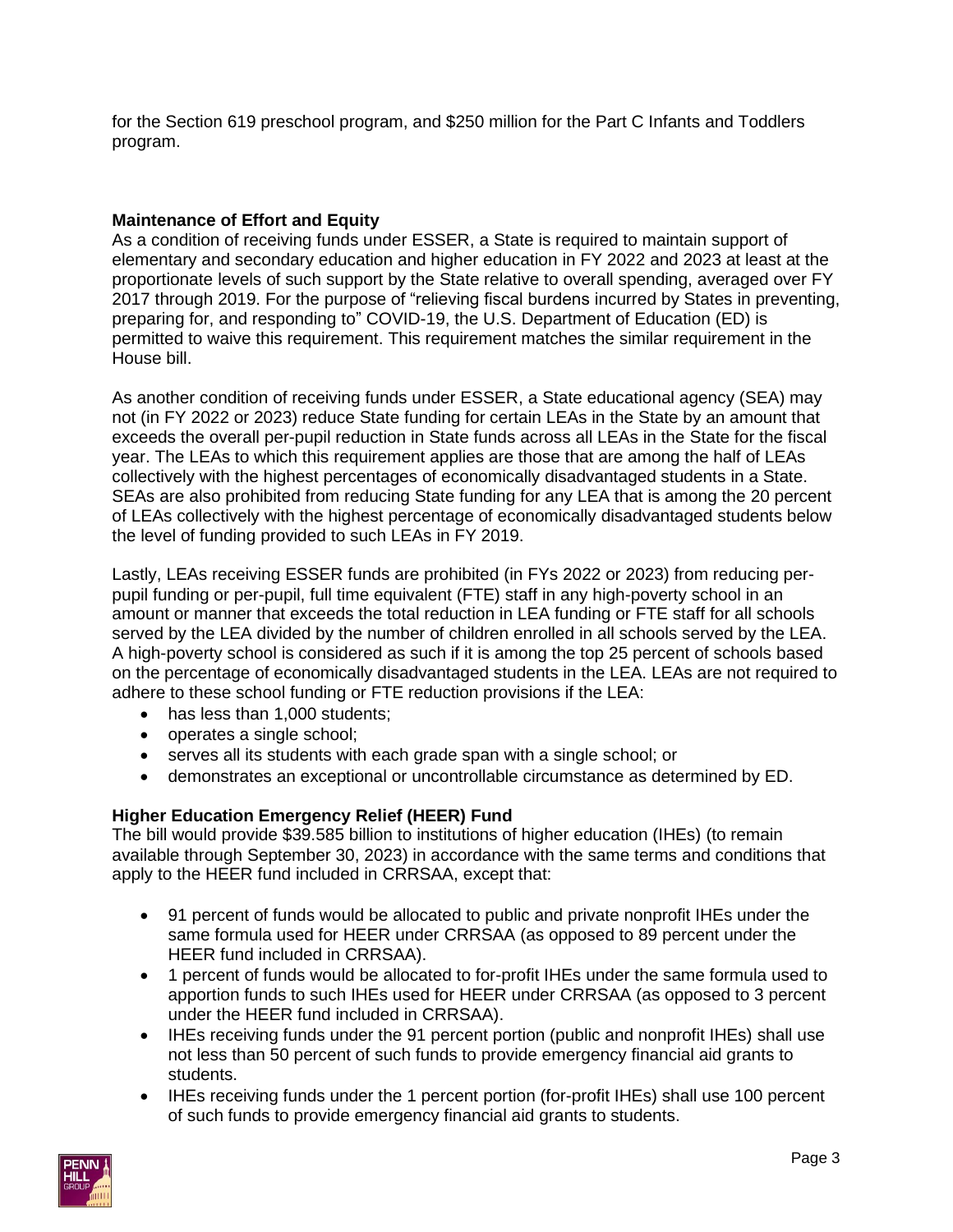- Public and private nonprofit IHEs receiving funds shall use a portion to implement evidence-based practices to monitor and suppress COVID-19 and conduct direct outreach to financial aid applicants about the opportunity to receive a financial aid adjustment due to recent unemployment.
- Public and private nonprofit IHEs which receive a portion of an allocation based on Pell recipients who were enrolled exclusively in distance education must use 100 percent of that portion for emergency financial aid grants to students.
- IHEs which were required to pay an excise tax based on investment income are not subject to restrictions contained in the HEER fund included in CRRSAA (i.e. they would receive full allocations under this authority and not be restricted to solely emergency financial aid grants in using such funds).

The provisions under CRRSAA directing 7.5 percent of HEER funds to Minority-serving Institutions (MSIs) (including Historically Black Colleges and Universities and Hispanic-serving Institutions) and the ½ of 1 percent for IHEs with the greatest unmet needs continue to apply to funds provided under the bill.

# **Funding to Outlying Areas and other Entities and for Certain Activities**

The bill provides the following funding totals to respond to COVID-19:

- \$850 million to the Outlying Areas.
- \$19.25 million to Gallaudet University (and its Kendal Elementary and Model Secondary Schools for the Deaf) and \$19.25 million for the National Technical Institute for the Deaf.
- \$91.13 million for Student Aid Administration (which among other activities would be used for direct outreach to students and borrowers about financial aid economic impact payments, means tested benefits and tax benefits).
- \$35 million for Howard University.
- \$100 million for the Institute of Education Sciences to carry out research related to learning loss and to disseminate the findings of such research.
- \$15 million for Program Administration at ED.
- \$5 million for the ED Inspector General.
- \$135 million for the National Endowment for the Arts.
- \$135 million for the National Endowment of the Humanities.
- \$200 million for the Institute of Museum and Library Services to carry out the Library Services and Technology Act.
- \$175 million for the Corporation for Public Broadcasting.

# **90/10 Rule pertaining to For-Profit IHEs**

The bill would modify the way in which non-ED Federal funds are factored into a for-profit IHE's 90/10 calculation. Specifically, the bill would include all Federal funds that are "disbursed or delivered to or on behalf of a student to be used to attend such institution" as counting on the 90 side of the calculation (vs. Federal funds which are not provided through ED's Federal student aid programs presently counting on the 10 percent side of the calculation). The bill also requires this provision to be subject to Higher Education Act master calendar and negotiated rulemaking requirements with negotiated rulemaking not commencing before October 1, 2021. Lastly the bill would apply the new 90/10 calculations to IHE fiscal years beginning on or after January 1, 2023.

# **Human Service and Community Supports Matters**

The bill provides the following funding amounts:

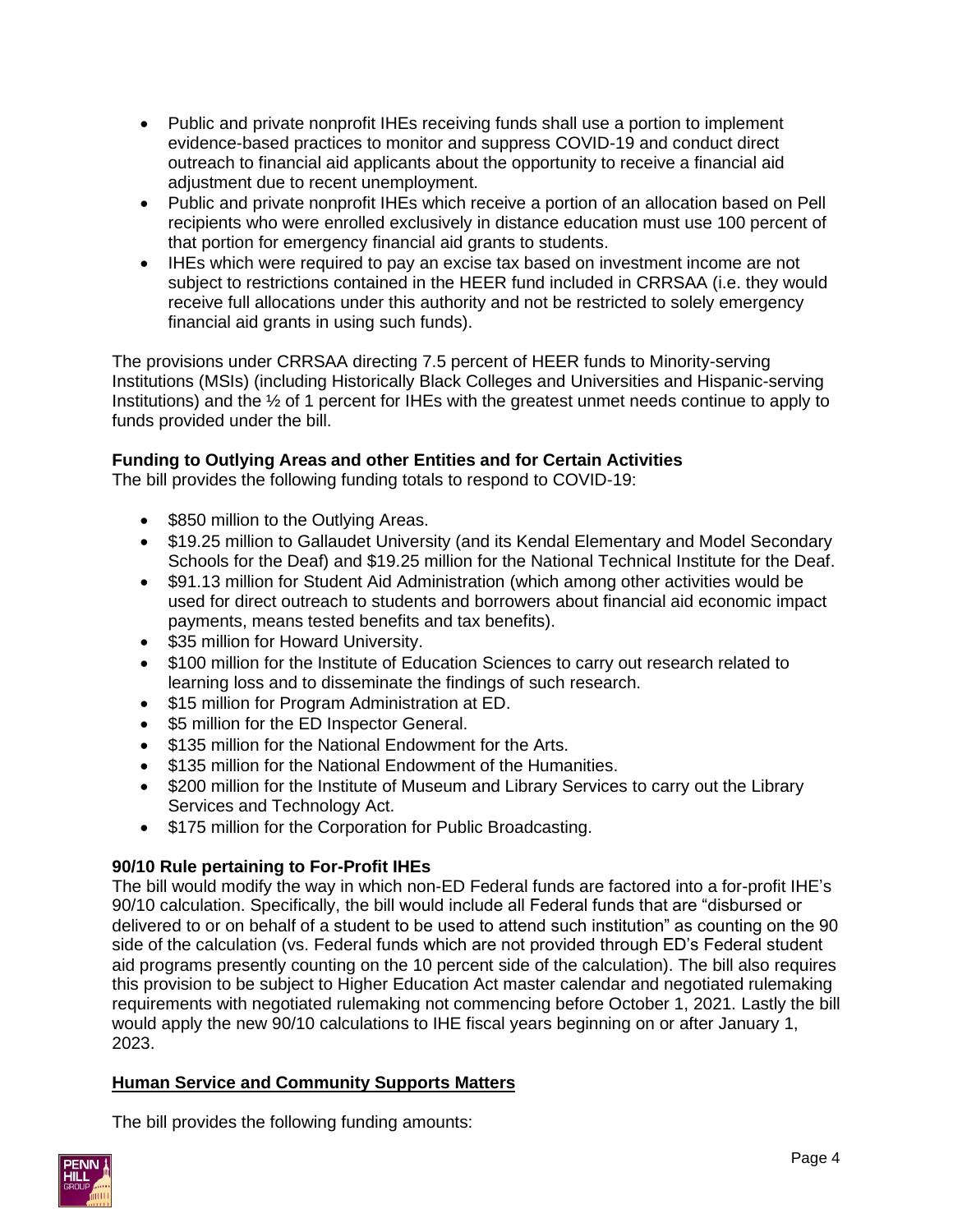- \$14.99 billion for the Child Care Development Block Grant (CCDBG), with payments required to be obligated in FY 2021 or the succeeding two fiscal years and funds authorized to be used to provide childcare assistance to health care sector employees, emergency responders, sanitation workers and other essential workers. Funding provided by the bill for CCDBG must be used to supplement and not supplant Federal, State and local funds expended to provide childcare services.
- \$23.975 billion for childcare stabilization grants to assist providers in defraying the costs of providing childcare during the COVID-19 pandemic and paying full compensation to employees of the provider.
- \$1 billion for Head Start programs.
- \$350 million for programs under the Child Abuse Prevention and Treatment Act, with funds not subject to the State match requirement.
- \$1 billion for the Corporation for National Community Service and the National Service Trust to support an increase in AmeriCorps volunteers.

## **Other Related Provisions**

## **Eliminating Taxation on Portions of Education Loans that are Discharged**

The bill would also, starting after December 31, 2020 through January 1, 2027, not count any amount discharged from a loan made for postsecondary education expenses as income and therefore be taxable. The provision covers loans for postsecondary educational expenses, including Federal student loans and certain private education loans.

### **Expansion of the Child Tax Credit**

The bill would increase the size of the child tax credit to \$3,600 for each child up to the age of 6 and \$3,000 for children aged 6-17 (current maximum is \$2,000 per child under the age of 17). Under the bill, the phase out of this credit begins at incomes of \$75,000 for individual filers and \$150,000 for joint filers.

The bill language would also make the credit "advanceable," meaning that, instead of waiting to receive a credit or refund when an individual files their tax returns, taxpayers would receive a "periodic" amount (each periodic installment would be the same amount) that over the course of the year would equal the aggregate amount the taxpayer would be eligible for on a yearly basis.

## **Expansion of the Dependent and Child Care Credit**

Under current law, taxpayers may receive a credit for payment of child care costs for children under the age of 13. The credit is equal to 20 to 35 percent of up to \$3,000 in child care costs (capped at \$6,000 for families with two or more children), with the percentage based on family income. The bill would, for 2021, make the credit refundable, increase the amount of child care expenses eligible for the credit to \$8,000 (\$16,000 for multiple children), increase the maximum percentage of expenses that may be credited to 50 percent, and increase the income level at which a reduction of the credit percentage begins to \$125,000. While the credit may currently be taken by higher-income tax filers, in 2021 it would not be available to those with incomes above \$500,000.

### **Expansion of the Employer Dependent Care Assistance Exclusion**

Currently, employees may exclude from their taxable income up to \$5,000 that is provided by an employer, through a flexible spending account, for child care for children under the age of 13. The bill would increase the maximum exclusion to \$10,500 for 2021.

### **Support for Emergency Educational Connections and Devices**